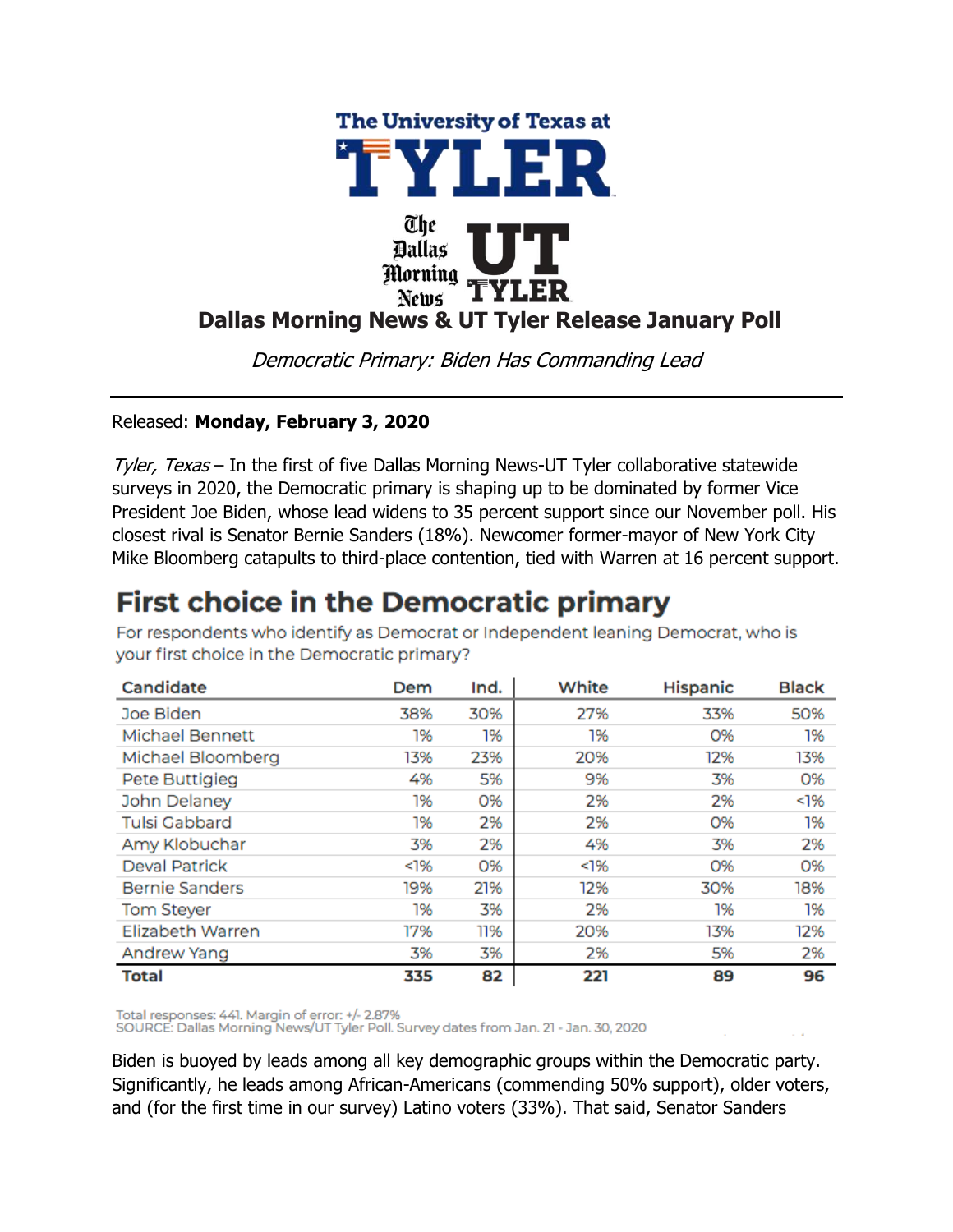remains the most popular candidate among voters between the ages of 18 and 29 years and he still earns 30 percent support among Latinos.

Kenneth Bryant, Jr., Assistant Professor of Political Science at The University of Texas at Tyler, says that "Mayor Bloomberg's ascendance is largely attributed to his popularity among white, older voters and moderates. In fact, he and Biden appear to share these demographics. When asked to identify their second choice candidate for the Democratic primary, over one third of Bloomberg first-choice voters selected Biden."

#### **Trends in Candidate Preference from August to Today**

For respondents who identify Democratic or Independents that Lean Democrat, who is you first choice in the Democratic Primary? Here we show the history of the current top seven candidates.



Note: The percentages track the support for each candidate at that time. During these surveys other candidates dropped out including, Beto O'Rourke (24% in Sept.), Kamala Harris (5% in Nov.), Julian Castro (4% in Nov.), and Cory Booker (2% in Nov).

The vast majority of Texas Democrats remain undecided on the U.S. senate primary. No candidate is winning double-digit support nor leading outside of the margin of error. That said, among those that do have an opinion, "Candidates like State Senator Royce West (D-23) and Houston City Councilwoman Amanda Edwards have clear leads in the metropolitan areas they represent, which indicates candidates are currently relying on support from areas where voters are familiar with their service," says Assistant Professor Mark Owens.

President Donald Trump's job approval is up from our last survey in November. The President's approval stands at 45 percent approval among all registered Texans. His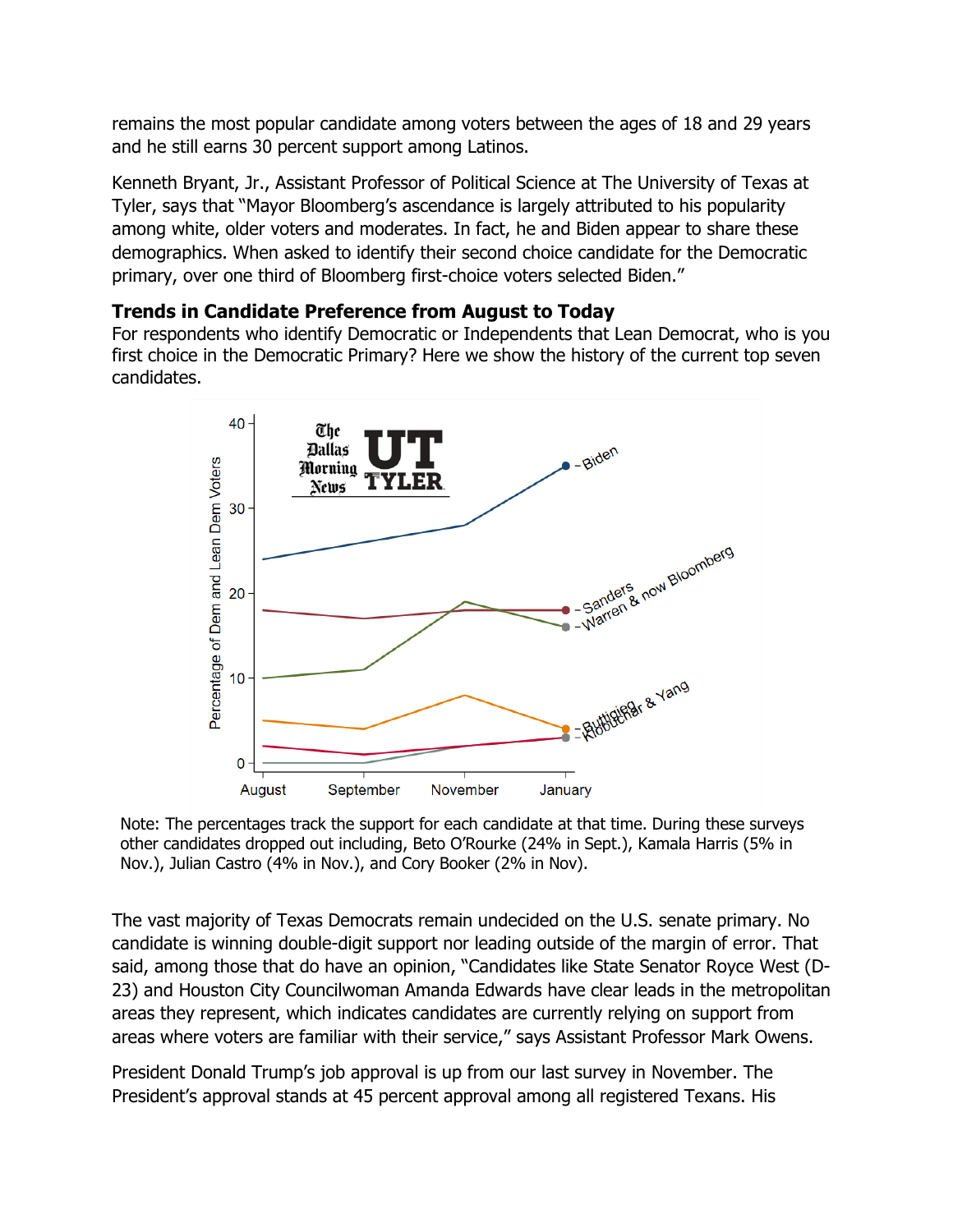disapproval stands at 47 percent with 8 percent not sure. When asked to consider whether President Trump should or should not be removed from office, 43 percent support removal and 48 percent do not. Nine percent of respondents were not sure. These results suggest that, among Texans, there is both an ambivalence about removing Trump from office and a rallying around the president among Republicans (whose overwhelming support explains his steady overall approval).

# **President Trump's job approval rating**

In general, do you approve or disapprove of the way President Trump is handling his job as President?

| Answer       | Overall | Dem. | Rep. | Ind. |
|--------------|---------|------|------|------|
| Approve      | 45%     | 9%   | 83%  | 28%  |
| Disapprove   | 47%     | 86%  | 12%  | 51%  |
| Don't know   | 8%      | 5%   | 5%   | 21%  |
| <b>Total</b> | 1,110   | 380  | 500  | 230  |

Total responses: 1,110. Margin of error: +/- 2.87%

SOURCE: Dallas Morning News/UT Tyler Poll. Survey dates from Jan. 21 - Jan. 30, 2020

One year out from the 2020 election, President Trump is leading all Democrats in head to head contests. He narrowly leads Joe Biden (+2) and Mike Bloomberg (+3), but both leads are within the margin of error. His reelection prospects appear stronger against Bernie Sanders (+6), Elizabeth Warren (+7). Pete Buttigieg, Amy Klobuchar, and Tom Steyer all trail by double-digits.

On gun issues, a plurality of Texans (44%) now support a mandatory buyback program to turn in all assault weapons for payment (37% oppose). This is a significant shift from our November survey, which found a near the opposite support and opposition for such a program. Our January results indicate that both Republicans and Independents have once again changed their minds. Largely returning to broad ambivalence (as opposed to antipathy) since our last survey.

### Assault weapon buyback program

Do you support or oppose a mandatory buyback program to turn in all assault weapons for payment?



Total responses: 1,147. Margin of error: +/- 2.87%

SOURCE: Dallas Morning News/UT Tyler Poll. Survey dates from Jan. 21 - Jan. 30, 2020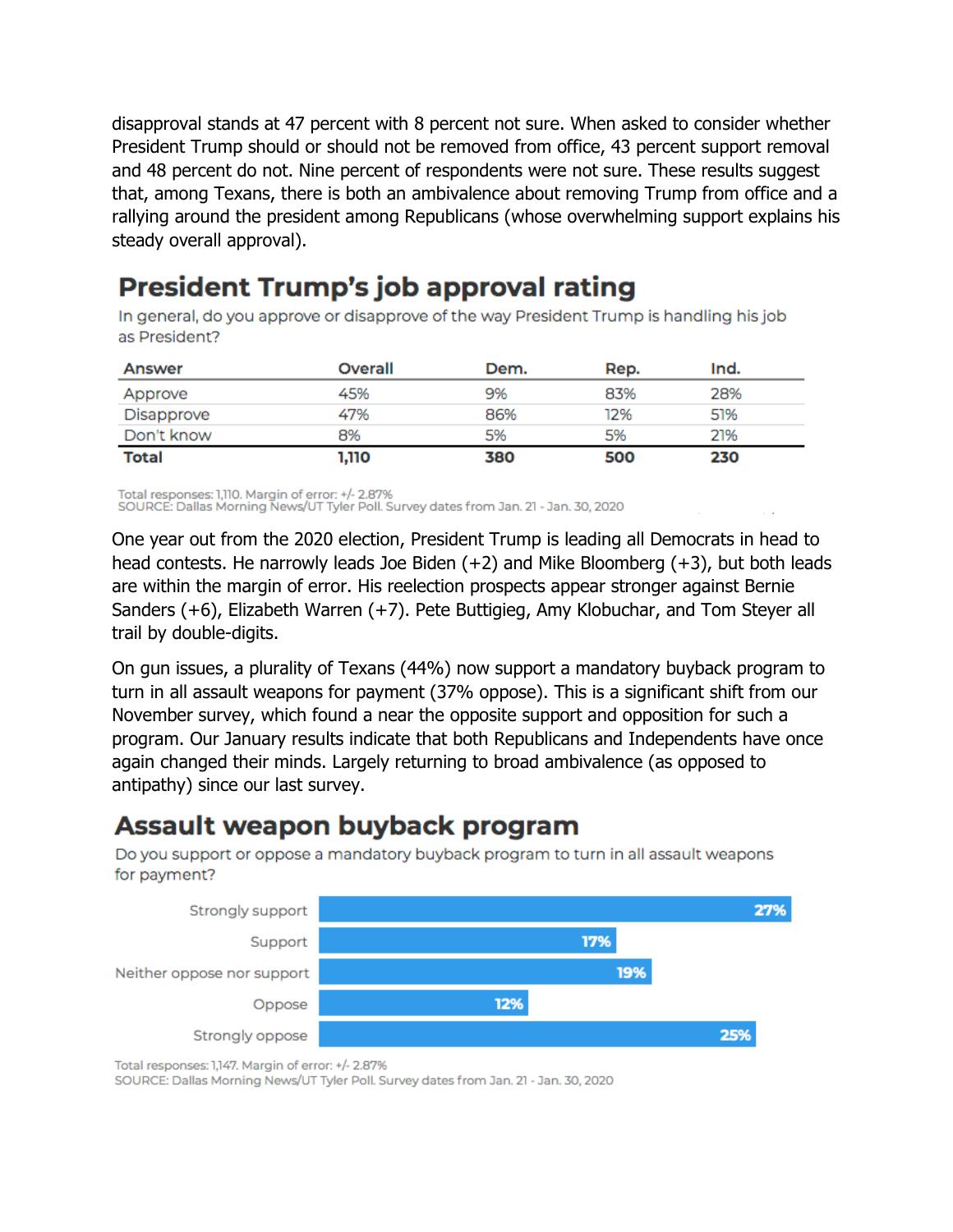#### **Methodology**

The Dallas Morning News-UT Tyler survey reflects a statewide random sample of 1,169 registered voters during the ten days between January 21 and January 30. The mixed mode sample includes 305 registered voters who took the survey by phone and 864 registered voters that were randomly selected from a panel of registered voters that have opted-in to take surveys through a company called Dynata. The online and phone surveys were conducted in English and Spanish.

The data were weighted to be representative of the Texas register voter population. Iterative weighting was used to balance sample demographics to the state population parameters. The sample is balanced to match parameters for gender, age, race/ethnicity, and education using an iterated process known as raking. These parameters were derived from 2018 Current Population Survey to reflect Texas's electorate. The use of these weights in statistical analysis ensures that the characteristics of the sample closely reflect the characteristics of registered voters in Texas.

In this poll, the sampling error for  $1,169$  registered voters in Texas is  $+/- 2.87$  percentage points at a 95 percent confidence interval. The survey's design asked additional questions to 427 registered voters who identify with the Democratic Party as members or independents that lean towards the party (margin of error of  $+/- 4.44\%$ ). Additionally, voters who identify with the Republican Party or independents that lean towards the party comprised another sub-sample of 552 registered voters (margin of error of  $+/- 4.14\%$ ).

Visit<http://www.uttyler.edu/politicalscience/pollingcenter> for more information about our current and previous studies.

Established in 1885, *The Dallas Morning News* is Texas' leading newspaper and the flagship newspaper and media subsidiary of A. H. Belo Corporation. It has received nine Pulitzer Prizes since 1986, as well as numerous other industry awards recognizing the quality of its investigative and feature journalism, design and photo journalism. Its portfolio of print and digital products reaches an average daily audience of more than 1.1 million people. The Dallas Morning News publishes daily; Al Día weekly; and Briefing twice-weekly.

A member of the prestigious UT System, The University of Texas at Tyler focuses on student success and innovative research in the more than 80 undergraduate and graduate degree programs offered. With more than 10,000 students, UT Tyler has facilities in Tyler, Longview, Palestine and Houston.

FOR MORE INFORMATION, CONTACT BEVERLEY GOLDEN

[bgolden@uttyler.edu](mailto:bgolden@uttyler.edu) | 903.330.0495

FOR DETAILS ABOUT THE SURVEY, CONTACT MARK OWENS [mowens@uttyler.edu](mailto:mowens@uttyler.edu) | 903.566.6281